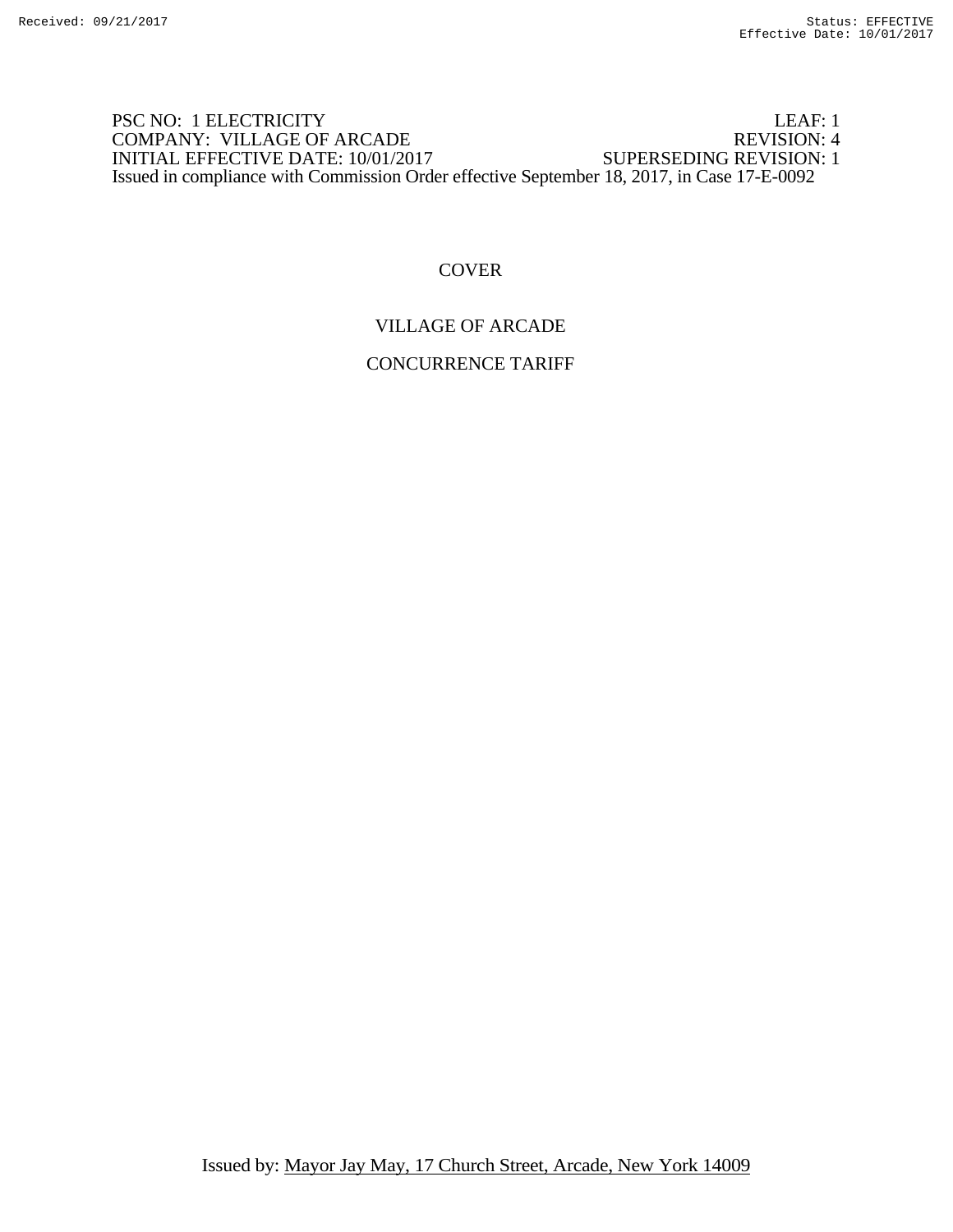### PSC NO: 1 ELECTRICITY LEAF: 2 LEAF: 2 LEAF: 2 LEAF: 2 LEAF: 2 LEAF: 2 LEAF: 2 LEAF: 2 LEAF: 2 LEAF: 2 LEAF: 2 LEAF: 2 LEAF: 2 LEAF: 2 LEAF: 2 LEAF: 2 LEAF: 2 LEAF: 2 LEAF: 2 LEAF: 2 LEAF: 2 LEAF: 2 LEAF: 2 LEAF: 2 LEAF: 2 COMPANY: VILLAGE OF ARCADE REVISION: 6<br>INITIAL EFFECTIVE DATE: 10/01/2017 SUPERSEDING REVISION: 2 INITIAL EFFECTIVE DATE: 10/01/2017 Issued in compliance with Commission Order effective September 18, 2017, in Case 17-E-0092

|      | <b>TABLE OF CONTENTS</b>                                                                     | LEAF#                            |
|------|----------------------------------------------------------------------------------------------|----------------------------------|
| I.   | <b>GENERAL INFORMATION</b>                                                                   |                                  |
|      | <b>CONCURRENCE</b><br>$A_{\cdot}$<br><b>TERRITORY TO WHICH SCHEDULE APPLIES</b><br><b>B.</b> | $\mathfrak{Z}$<br>$\overline{3}$ |
| II.  | <b>SERVICE CLASSIFICATION NO. 1</b><br>Residential                                           | $\overline{4}$                   |
| III. | <b>SERVICE CLASSIFICATION NO. 2</b><br>General Service - Non-demand Metered                  | 6                                |
| IV.  | <b>SERVICE CLASSIFICATION NO. 2A</b><br>General Service - Demand Metered                     | 8                                |
| V.   | <b>SERVICE CLASSIFICATION NO. 3</b><br>Large General Service                                 | 10                               |
| VI.  | <b>SERVICE CLASSIFICATION NO. 4</b><br>Private Outdoor Lighting                              | 12                               |
|      | VII. SERVICE CLASSIFICATION NO. 5<br><b>Street Lighting</b>                                  | 16                               |
|      | VIII. PURCHASED POWER ADJUSTMENT CHARGE                                                      | 20                               |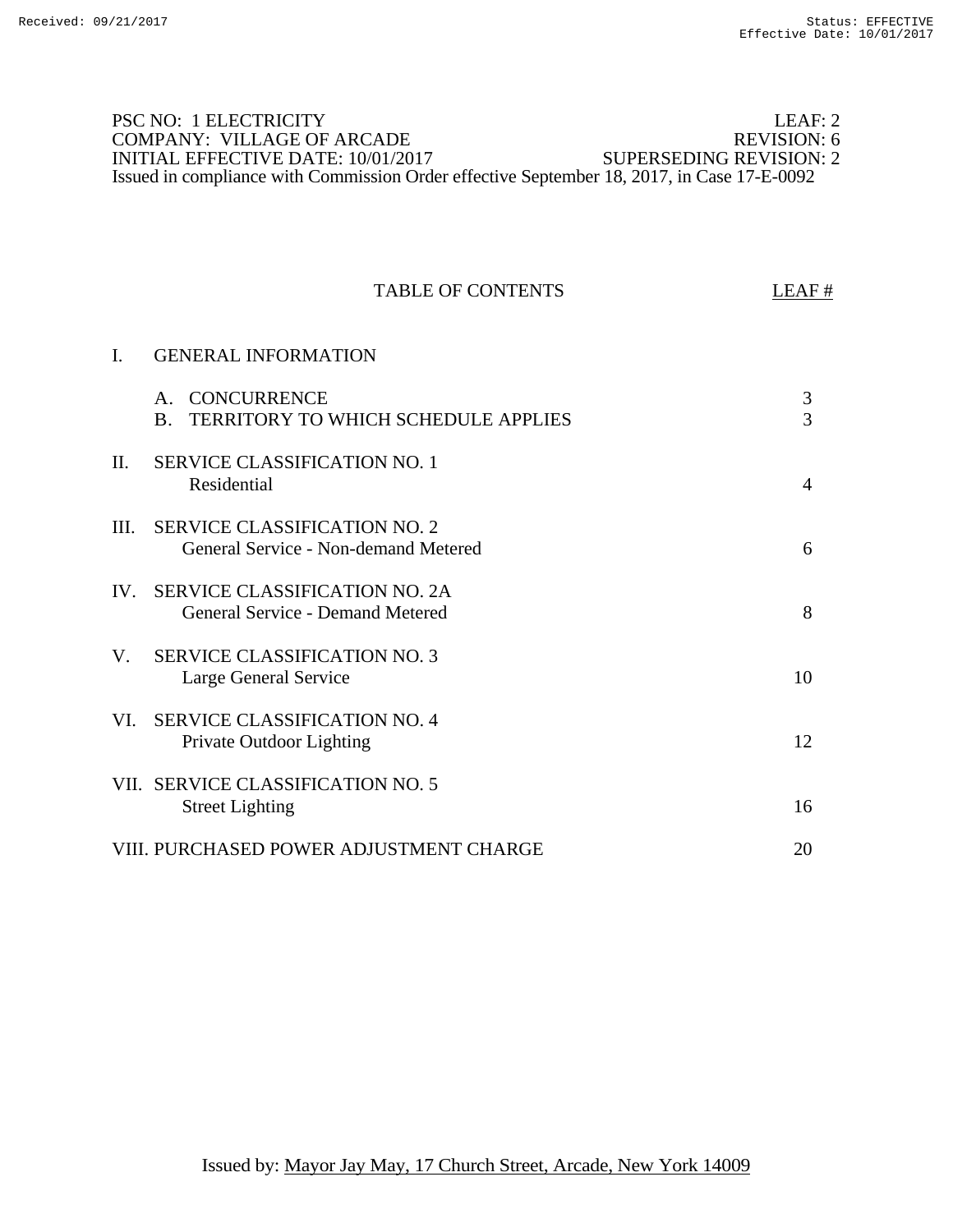### PSC NO: 1 ELECTRICITY LEAF: 3 COMPANY: VILLAGE OF ARCADE REVISION: 4 INITIAL EFFECTIVE DATE: 10/01/2017 SUPERSEDING REVISION: 1 Issued in compliance with Commission Order effective September 18, 2017, in Case 17-E-0092

# GENERAL INFORMATION

## A. CONCURRENCE:

 The Village of Arcade concurs in and agrees to abide by the rules and regulations as set forth in the generic tariff filed by the New York Municipal Power Agency (NYMPA) in Case No. 97-E-1575.

## B. TERRITORY TO WHICH SCHEDULE APPLIES:

These rules and regulations apply to the following territory:

TOWN OF ARCADE: Incorporated Village of Arcade, New York and the Town of Arcade, Wyoming County, New York.

TOWN OF FREEDOM: The Town of Freedom, Cattaraugus County, New York.

TOWN OF SARDINIA: From Yorkshire Bridge, north to about opposite dwelling house now occupied by Fred Wilkins, along Scott Street; West to opposite Mrs. J.E. Ward's house, and along Grove Street, and from Schutt's Corners, East to Floyd Holme's property and along Lake Street...upon the Chaffee Curriers Road, from the present terminus of said electric line opposite the Fred Wilkins premises on said road, to the boundary line between the Towns of Sardina, Erie County, and Arcade, Wyoming County, New York.

TOWN OF YORKSHIRE: Hamlet of Yorkshire, (otherwise described as the Village of Yorkshire, an unincorporated hamlet) within lots No. 1, 9, 16 and 25 of the said Town of Yorkshire, Cattaraugus County, New York; these lots as compromising a triangular area along the northerly part of town; i.e.: the base of the triangle being formed by the westerly extension of the southern boundary of Wyoming County.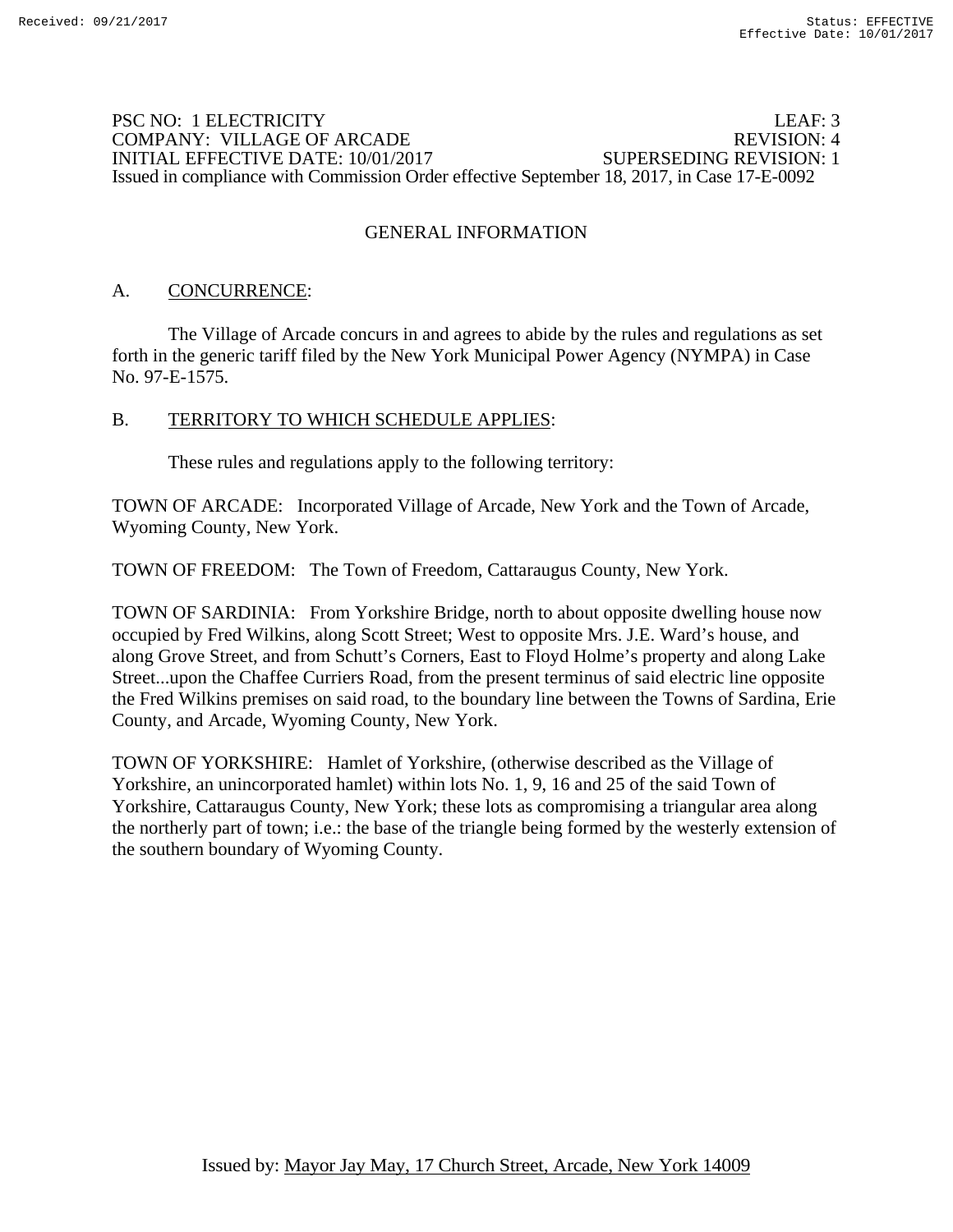### PSC NO: 1 ELECTRICITY LEAF: 4 COMPANY: VILLAGE OF ARCADE REVISION: 4 INITIAL EFFECTIVE DATE: 10/01/2017 SUPERSEDING REVISION: 1 Issued in compliance with Commission Order effective September 18, 2017, in Case 17-E-0092

### SERVICE CLASSIFICATION NO. 1 Residential

# APPLICABLE TO USE OF SERVICE FOR:

 Single-phase residential purpose usage in an individual residence; in an individual flat or individual apartment in a multiple-family dwelling; for residential purposes in a rooming house where not more than four (4) rooms are available for rent; and for single phase farm service when supplied through the farm residence meter; use exclusively in connection with religious purposes by corporations or associations organized and conducted in good faith for religious purposes, and including the operation by such corporation or association of a school, not withstanding that secular subjects are taught at such school; for single-phase service exclusively in connection with a community residence as defined in subdivision 28, 28A or 28B of section 1.03 of the Mental Hygiene Law, provided that such residence is operated by a not-for-profit corporation and if supervisory staff is on site on a twenty-four hour per day basis that the residence provides living accommodations for fourteen or fewer residents; and use for any post or hall owned or leased by a not-for-profit organization that is a veterans organization.

## CHARACTER OF SERVICE:

 Continuous alternating current at 60 cycles, and depending upon the character of service locally available; single phase-120 volt, two wire, or 120/240 volt, three wire; or three phase, three wire-277/480 volt or 240 volt or 480 volt: or three phase, four wire-120/240 volt or 120/208 volt. Voltage and frequency are approximate only.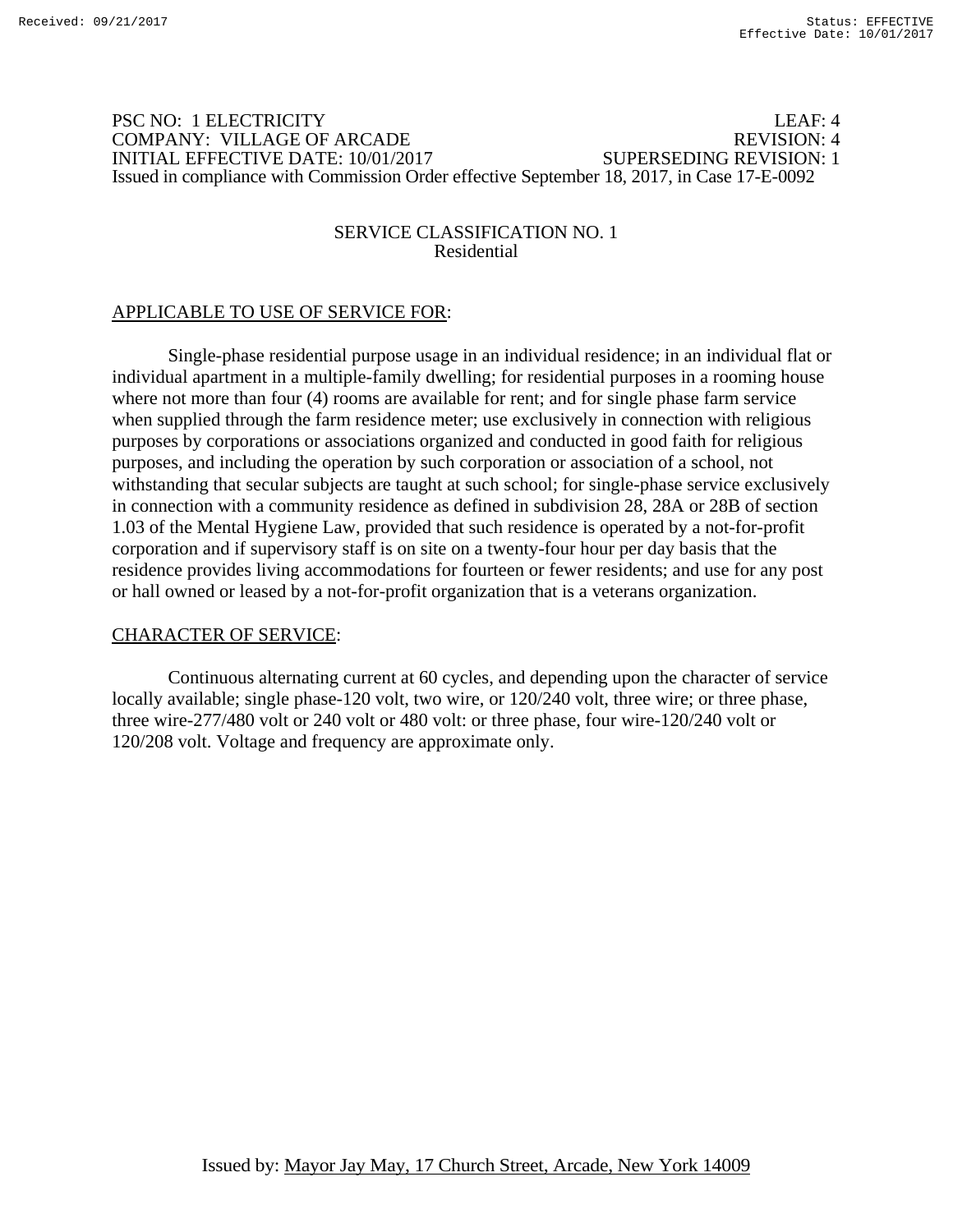### PSC NO: 1 ELECTRICITY LEAF: 5 COMPANY: VILLAGE OF ARCADE REVISION: 10 INITIAL EFFECTIVE DATE: 10/01/2017 SUPERSEDING REVISION: 8 Issued in compliance with Commission Order effective September 18, 2017, in Case 17-E-0092

#### SERVICE CLASSIFICATION NO. 1 (CONT'D) Residential

#### MONTHLY RATE:

|                                | <u>Rate</u> |
|--------------------------------|-------------|
| <b>Customer Charge</b>         | \$2.54      |
| Energy Charge, per kWh         |             |
| Non-Winter (May - October)     | \$0.0306    |
| Winter Rate (November - April) |             |
| First 750 kWh                  | \$0.0306    |
| Over 750 kWh                   | \$0.0394    |
|                                |             |

#### MINIMUM CHARGE:

The minimum charge is the customer charge.

#### TERMS OF PAYMENT:

 All bills are due when rendered. Full payment must be received on or before the date shown on the bill to avoid a late payment charge of 1.5% as provided in Rule VIII of the NYMPA generic tariff.

#### PURCHASED POWER ADJUSTMENT:

 The charges set forth in this service classification shall be subject to a purchased power adjustment as explained in Rule IX of the NYMPA generic tariff.

#### BASE PURCHASED POWER PER KILOWATT-HOUR:

 The base purchase power cost per kilowatt-hour pursuant to Rule IX.B of the NYMPA generic tariff is \$.016092.

#### FACTOR OF ADJUSTMENT: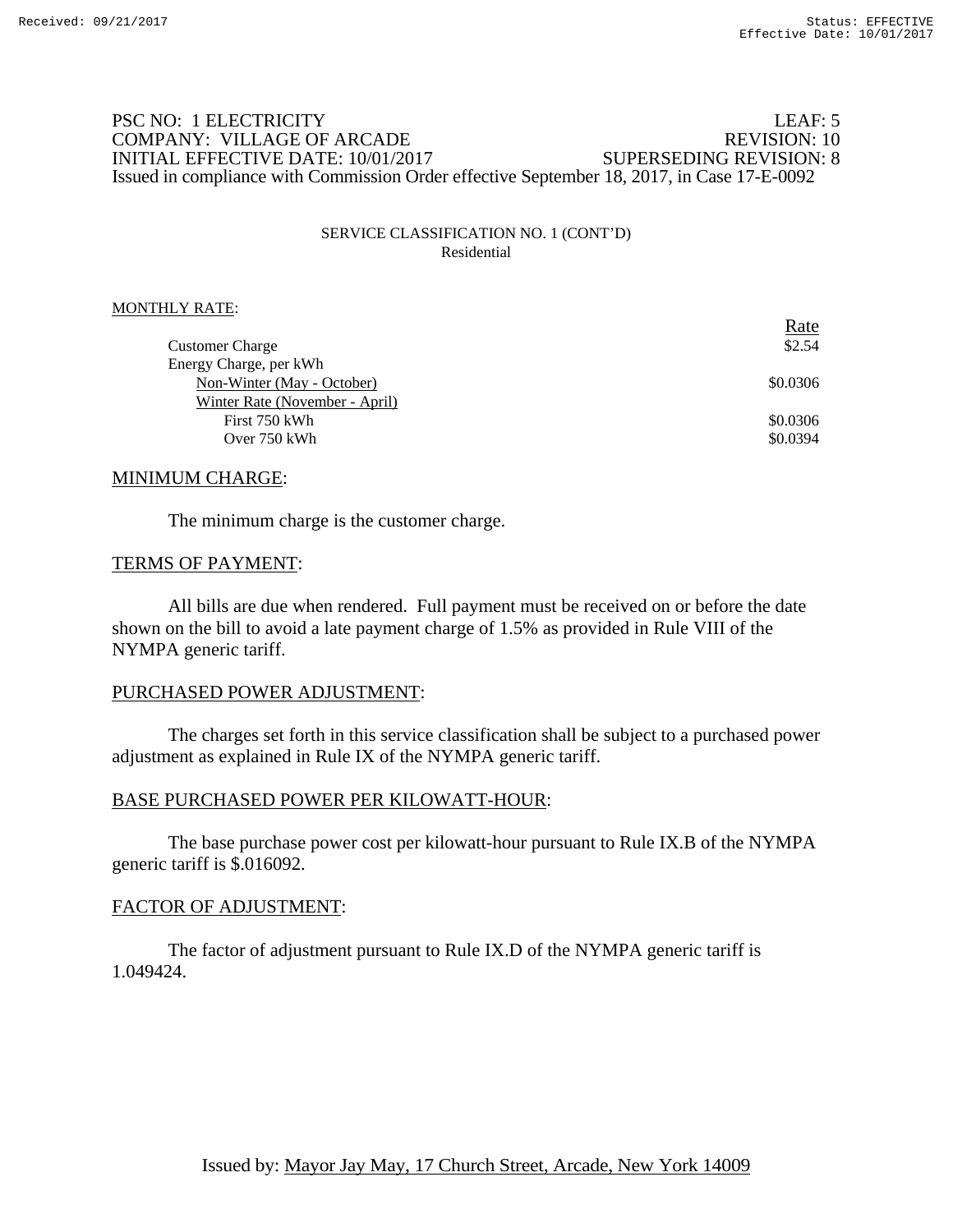### PSC NO: 1 ELECTRICITY LEAF: 6 COMPANY: VILLAGE OF ARCADE INITIAL EFFECTIVE DATE: 10/01/2017 SUPERSEDING REVISION: 8 Issued in compliance with Commission Order effective September 18, 2017, in Case 17-E-0092

#### SERVICE CLASSIFICATION NO. 2 General Service - Non-Demand Metered

## APPLICABLE TO USE OF SERVICE FOR:

 Commercial, business, professional, and small industrial power installations that do not require the use of a demand meter in the entire territory.

### CHARACTER OF SERVICE:

 Continuous alternating current at 60 cycles, and depending upon the character of service locally available, single phase 120/240 volt three wire, voltage frequency being approximate only.

## MONTHLY RATE:

|                                | <u>Rate</u> |
|--------------------------------|-------------|
| <b>Customer Charge</b>         | \$2.54      |
| Energy Charge, per kWh         |             |
| Non-Winter (May - October)     | \$0.0292    |
| Winter Rate (November - April) | \$0.0394    |

#### MINIMUM CHARGE:

The minimum charge is the customer charge.

#### TERMS OF PAYMENT:

 All bills are due when rendered. Full payment must be received on or before the date shown on the bill to avoid a late payment charge of 1.5% as provided in Rule VIII of the NYMPA generic tariff.

#### BASE PURCHASED POWER PER KILOWATT-HOUR:

 The base purchase power cost per kilowatt-hour pursuant to Rule IX.B of the NYMPA generic tariff is \$.016092.

#### FACTOR OF ADJUSTMENT: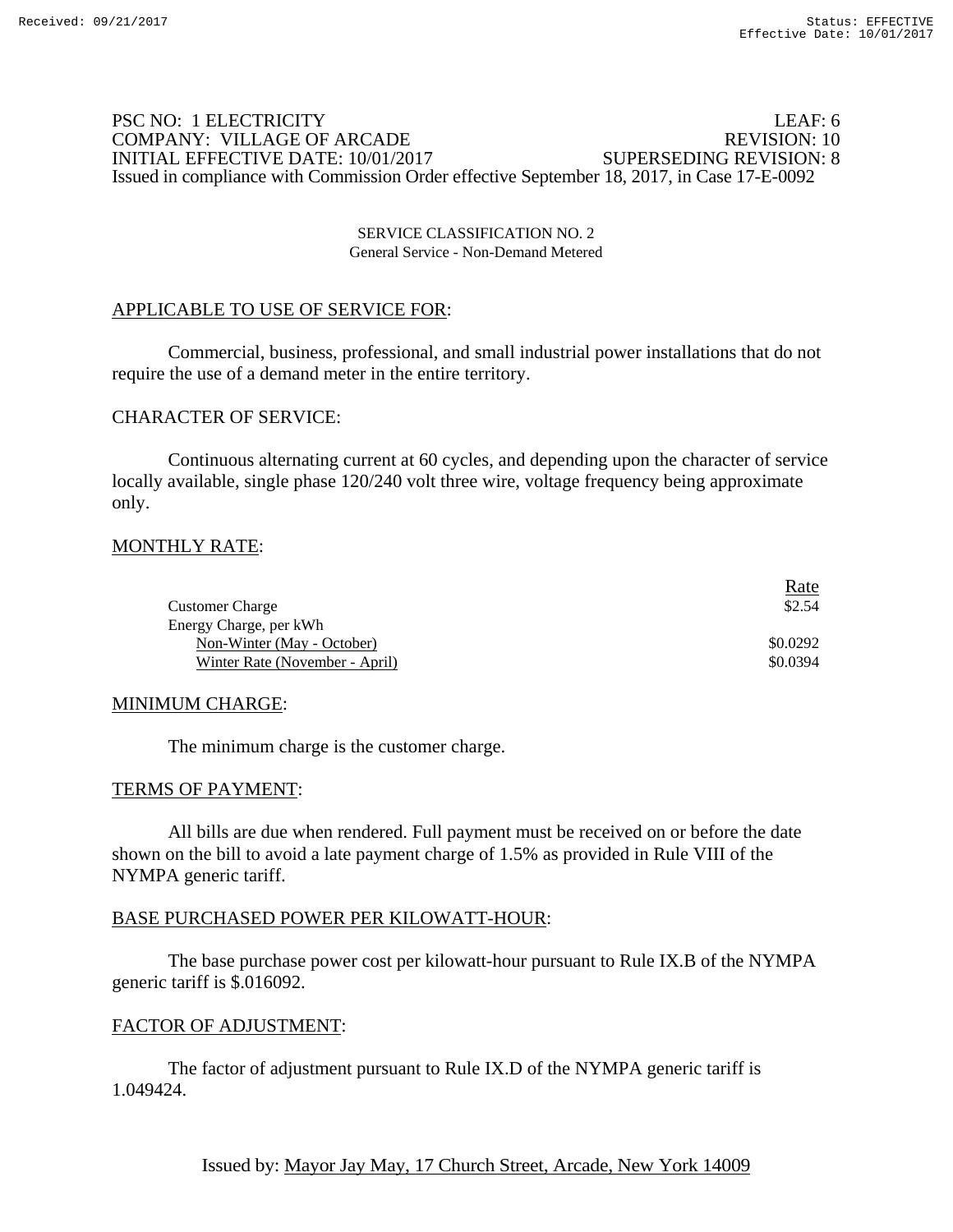### PSC NO: 1 ELECTRICITY LEAF: 7 COMPANY: VILLAGE OF ARCADE INITIAL EFFECTIVE DATE: 10/01/2017 SUPERSEDING REVISION: 2 Issued in compliance with Commission Order effective September 18, 2017, in Case 17-E-0092

#### SERVICE CLASSIFICATION NO. 2 (CONT'D) General Service - Non-Demand Metered

## TERM:

 One month and thereafter until terminated by three days' notice, provided that customer is not subject to certain provisions under Rule V of the NYMPA generic tariff.

### SPECIAL PROVISIONS:

 Any customer having two or more apartments which are located on the same premises and is currently supplied through one meter, shall be billed for such service under this classification.

### PURCHASED POWER ADJUSTMENT: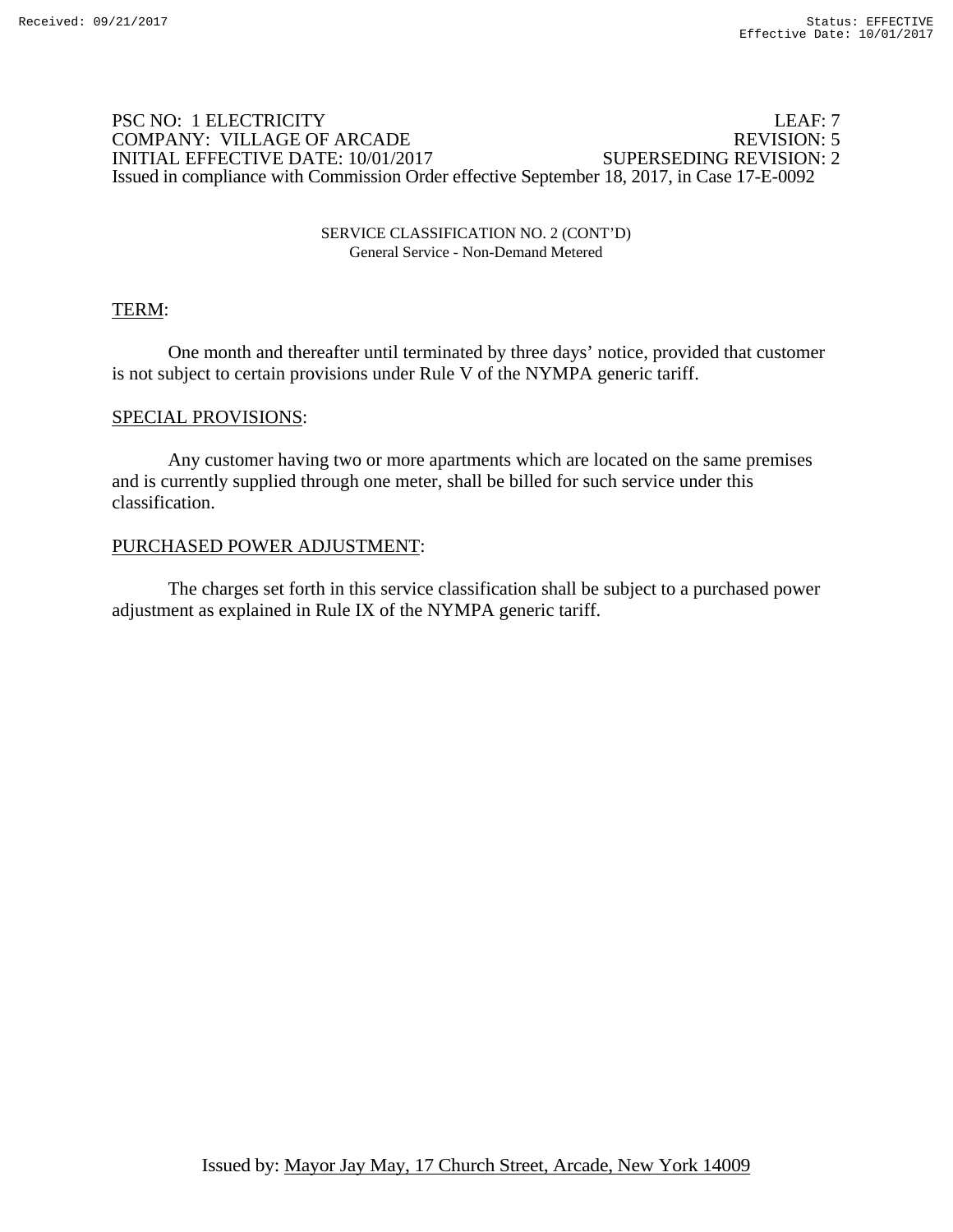### PSC NO: 1 ELECTRICITY LEAF: 8 COMPANY: VILLAGE OF ARCADE REVISION: 10 INITIAL EFFECTIVE DATE: 10/01/2017 SUPERSEDING REVISION: 8 Issued in compliance with Commission Order effective September 18, 2017, in Case 17-E-0092

### SERVICE CLASSIFICATION NO. 2A General Service - Demand Metered

# APPLICABLE TO USE OF SERVICE FOR:

 Commercial, business, professional, and small industrial power installations that require the use of a demand meter in the entire territory.

### CHARACTER OF SERVICE:

 Continuous alternating current at 60 cycles, and depending upon the character of service locally available, single phase 120/240 volt three wire; or three phase, 208, 240, or 277/480 volt four-wire, voltage frequently being approximate only.

## MONTHLY RATE:

|                        | Rate<br>$\sim$ $\sim$ $\sim$ |
|------------------------|------------------------------|
| <b>Customer Charge</b> | \$5.99                       |
| Energy Charge, per kWh | \$0.0102                     |

#### MINIMUM CHARGE:

 The minimum charge is the demand charge as defined in "DETERMINATION OF DEMAND."

#### TERMS OF PAYMENT:

 All bills are due when rendered. Full payment must be received on or before the date shown on the bill to avoid a late payment charge of 1.5% as provided in Rule VIII of the NYMPA generic tariff.

#### BASE PURCHASED POWER PER KILOWATT-HOUR:

 The base purchase power cost per kilowatt-hour pursuant to Rule IX.B of the NYMPA generic tariff is \$.016092.

#### FACTOR OF ADJUSTMENT: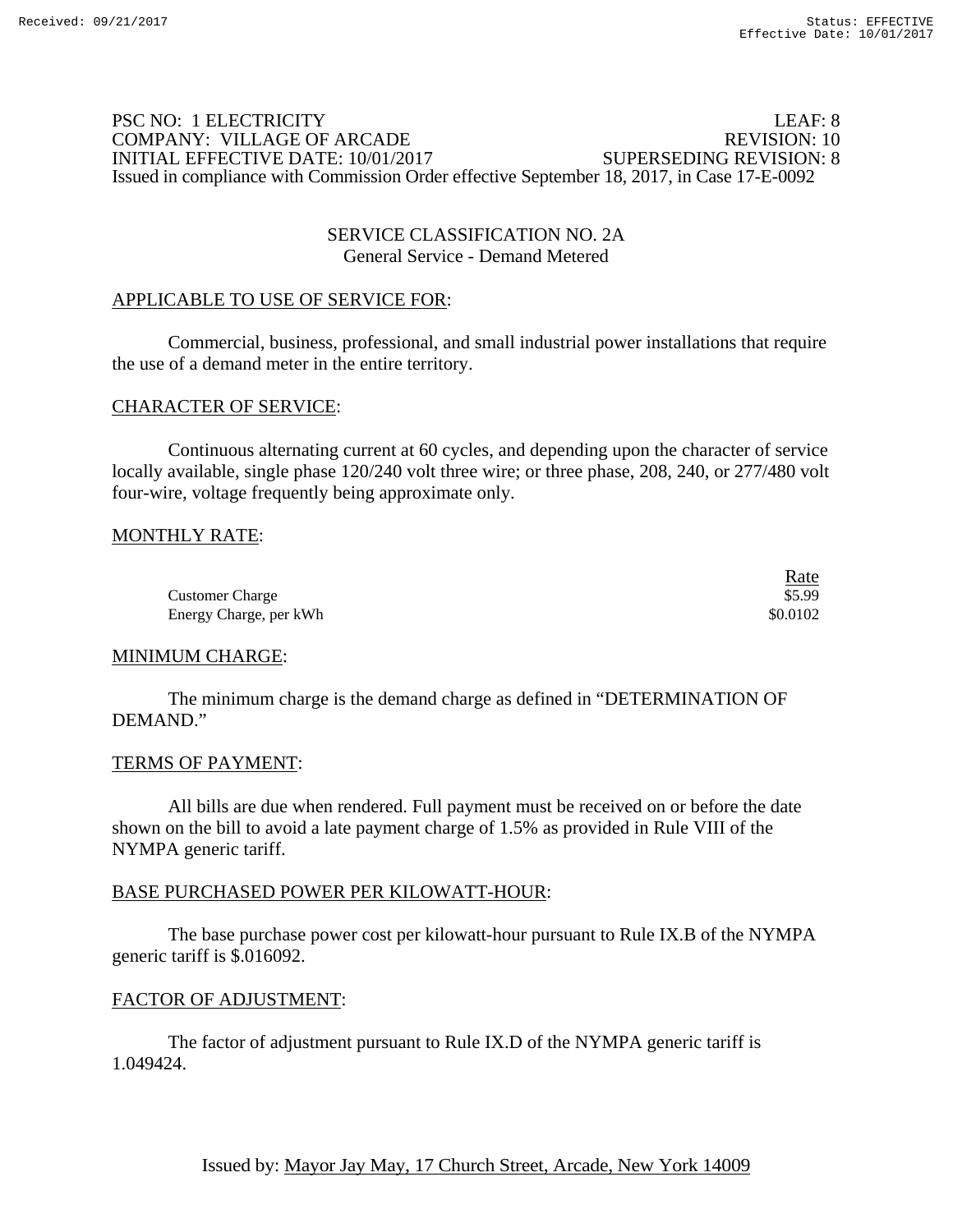### PSC NO: 1 ELECTRICITY LEAF: 9 COMPANY: VILLAGE OF ARCADE REVISION: 6 INITIAL EFFECTIVE DATE: 10/01/2017 SUPERSEDING REVISION: 3 Issued in compliance with Commission Order effective September 18, 2017, in Case 17-E-0092

## SERVICE CLASSIFICATION NO. 2A (CONT'D) General Service - Demand Metered

# DETERMINATION OF DEMAND:

- A. The demand will be determined by meter when three phase service is supplied or when the total connected load is equivalent to 15 KW or more; or when the customer's consumption has exceeded 2,000 kilowatt hours in each of two consecutive months; or when it is estimated that a new customer's consumption will exceed such an amount in future billing periods.
- B. When demand is so determined by measurement, the billing demand shall be the greatest of the following:
	- 1. The maximum fifteen-minute integrated kilowatt demand, determined by meter, occurring during the month for which charge is made.
	- 2. Seventy-five percent of the highest maximum demand which shall have occurred in winter months (December through March) during the preceding eleven months.
	- 3. Twenty-five percent of the highest maximum demand which shall have occurred in summer months (April - November) during the preceding eleven months.
	- 4. Fifteen kilowatts.

## TERM:

- A. Single Phase Service: One month and thereafter until terminated by three days' notice, provided that customer is not subject to certain provisions under Rule V of the NYMPA generic tariff.
- B. Three Phase Service: One month and thereafter until terminated by three days' notice, provided that customer is not subject to certain provisions under Rule V of the NYMPA generic tariff.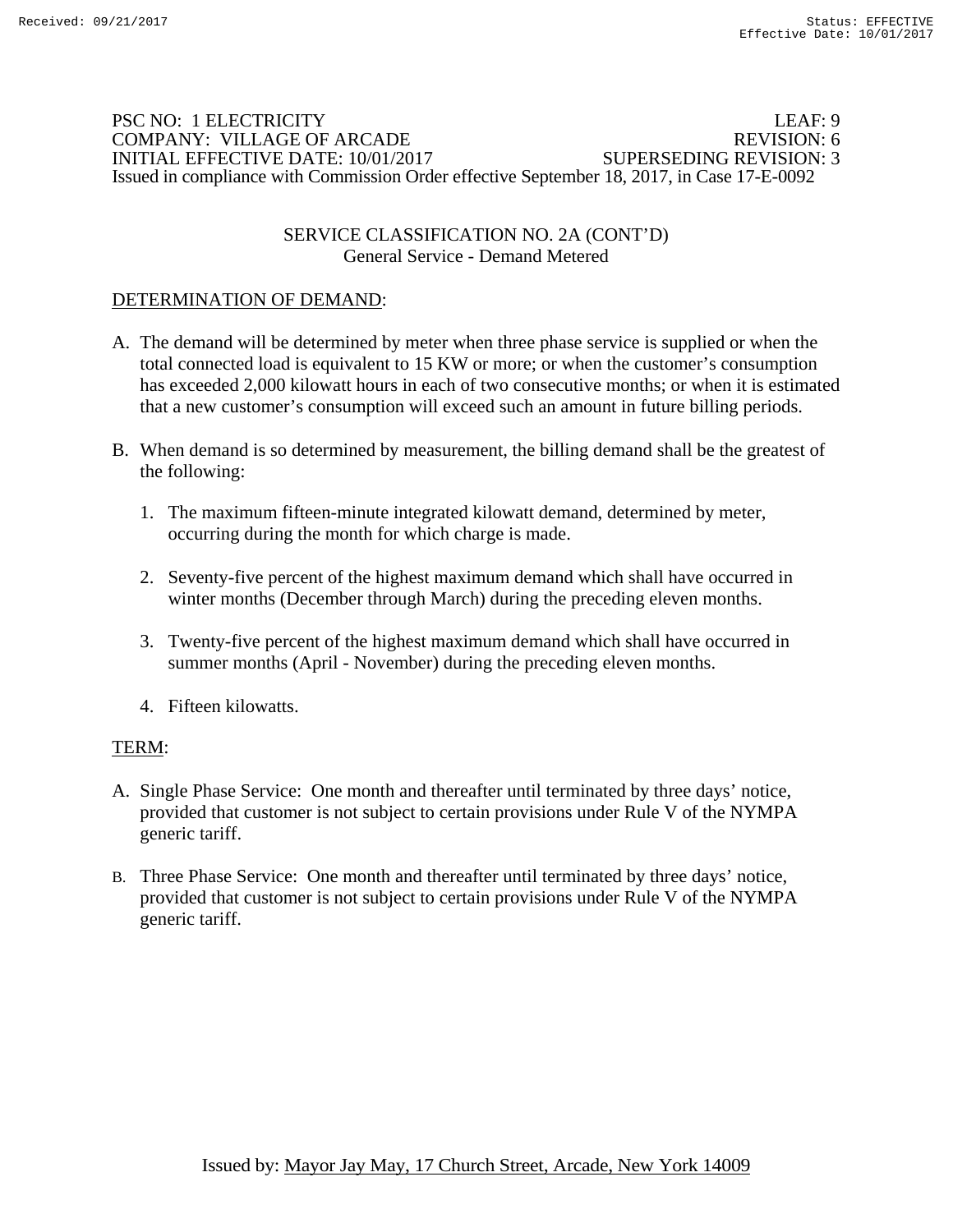### PSC NO: 1 ELECTRICITY LEAF: 9.1 COMPANY: VILLAGE OF ARCADE REVISION: 5 INITIAL EFFECTIVE DATE: 10/01/2017 SUPERSEDING REVISION: 2 Issued in compliance with Commission Order effective September 18, 2017, in Case 17-E-0092

## SERVICE CLASSIFICATION NO. 2A (CONT'D) General Service - Demand Metered

# SPECIAL PROVISIONS:

- A. Any customer having two or more apartments which are located on the same premises and is currently supplied through one meter, shall be billed for such service under this classification.
- B. Standby or breakdown service will be furnished under this classification to a customer part or all of whose source of energy, whether electrically or mechanically produced, shall be introduced or permitted, directly or indirectly, in connection with the operation of customer's equipment. For such service the monthly demand shall be taken at not less than seventy-five percent of the highest measured demand determined in any of the preceding 12 months.
- C. Where the installation includes devices which have a highly fluctuating or large instantaneous demand, such as X-ray apparatus, welders, etc., the demand of such devices shall be added to the monthly maximum demand determined either by meter or by estimate as above provided. The demand of such devices shall be taken either as the rated capacity to supply adequate service to such apparatus, or as determined by test.

## PURCHASED POWER ADJUSTMENT: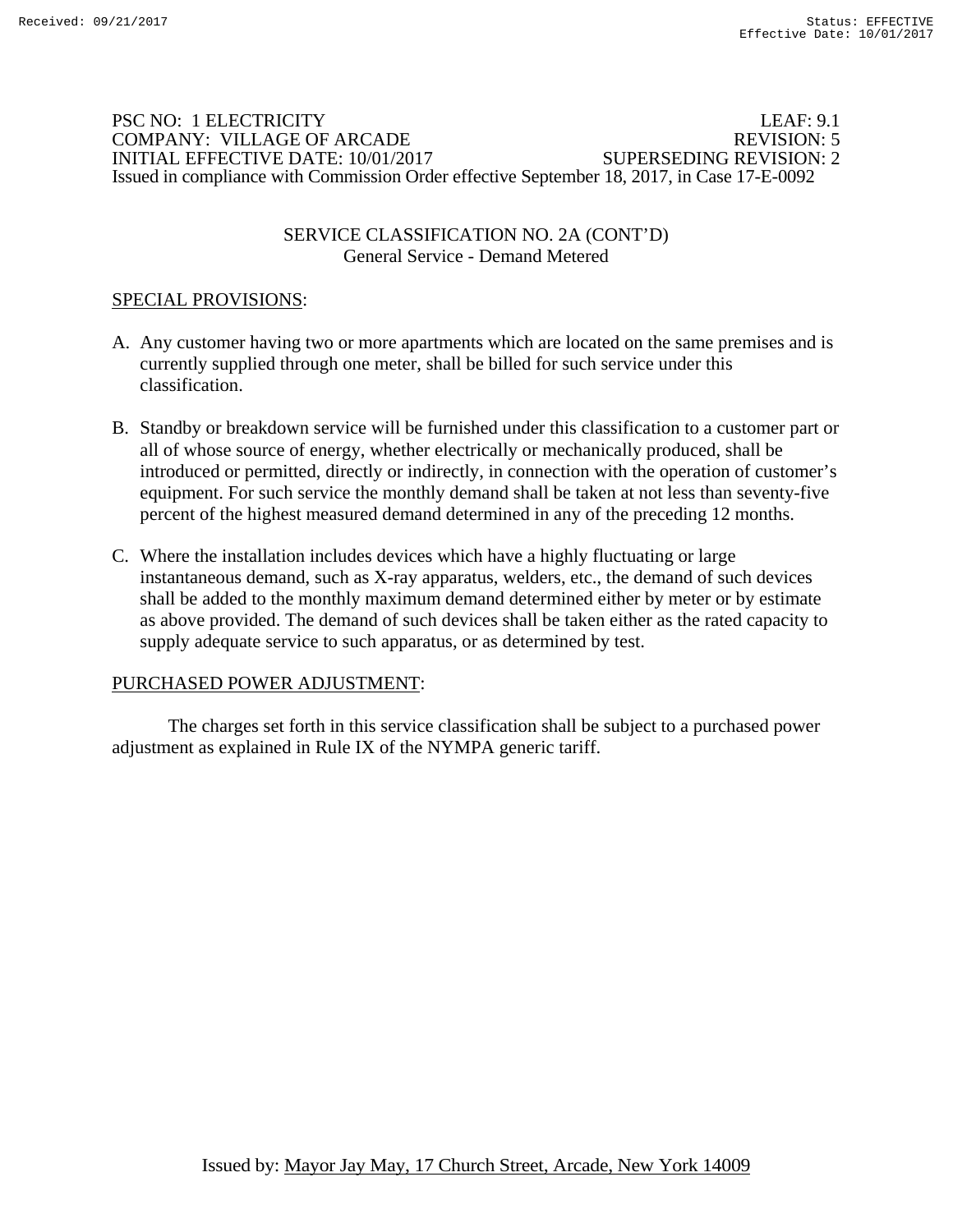## PSC NO: 1 ELECTRICITY LEAF: 10 COMPANY: VILLAGE OF ARCADE REVISION: 10 INITIAL EFFECTIVE DATE: 10/01/2017 SUPERSEDING REVISION: 8 Issued in compliance with Commission Order effective September 18, 2017, in Case 17-E-0092

## SERVICE CLASSIFICATION NO. 3 Large General Service

### APPLICABLE TO USE OF SERVICE FOR:

 All customers who guarantee to pay for a minimum monthly demand of 75 kilowatts in the entire territory.

#### CHARACTER OF SERVICE:

 Continuous alternating current at 60 cycles, three phase; three wire, 4800 or four wire, 8320 volts. The frequency and voltage specified are approximate only.

### MONTHLY RATE:

|                        | Rate<br><u> The Community of the Community of the Community of the Community of the Community of the Community of the Community of the Community of the Community of the Community of the Community of the Community of the Community of</u> |
|------------------------|----------------------------------------------------------------------------------------------------------------------------------------------------------------------------------------------------------------------------------------------|
| Demand Charge, per kWh | \$4.76                                                                                                                                                                                                                                       |
| Energy Charge, per kWh | \$0.0115                                                                                                                                                                                                                                     |

#### DETERMINATION OF DEMAND:

The demand shall be the greatest of the following:

- 1. The maximum fifteen-minute integrated kilowatt demand, determined by meter, occurring during the month for which charge is made.
- 2. Seventy-five percent of the highest maximum demand which shall have occurred in winter months (December through March) during the preceding eleven months.
- 3. Twenty-five percent of the highest maximum demand which shall have occurred in summer months (April - November) during the preceding eleven months.
- 4. Seventy-five kilowatts.

## MINIMUM CHARGE:

The demand charge as defined in "DETERMINATION OF DEMAND."

# BASE PURCHASED POWER PER KILOWATT-HOUR:

 The base purchase power cost per kilowatt-hour pursuant to Rule IX.B of the NYMPA generic tariff is \$.016092.

#### FACTOR OF ADJUSTMENT: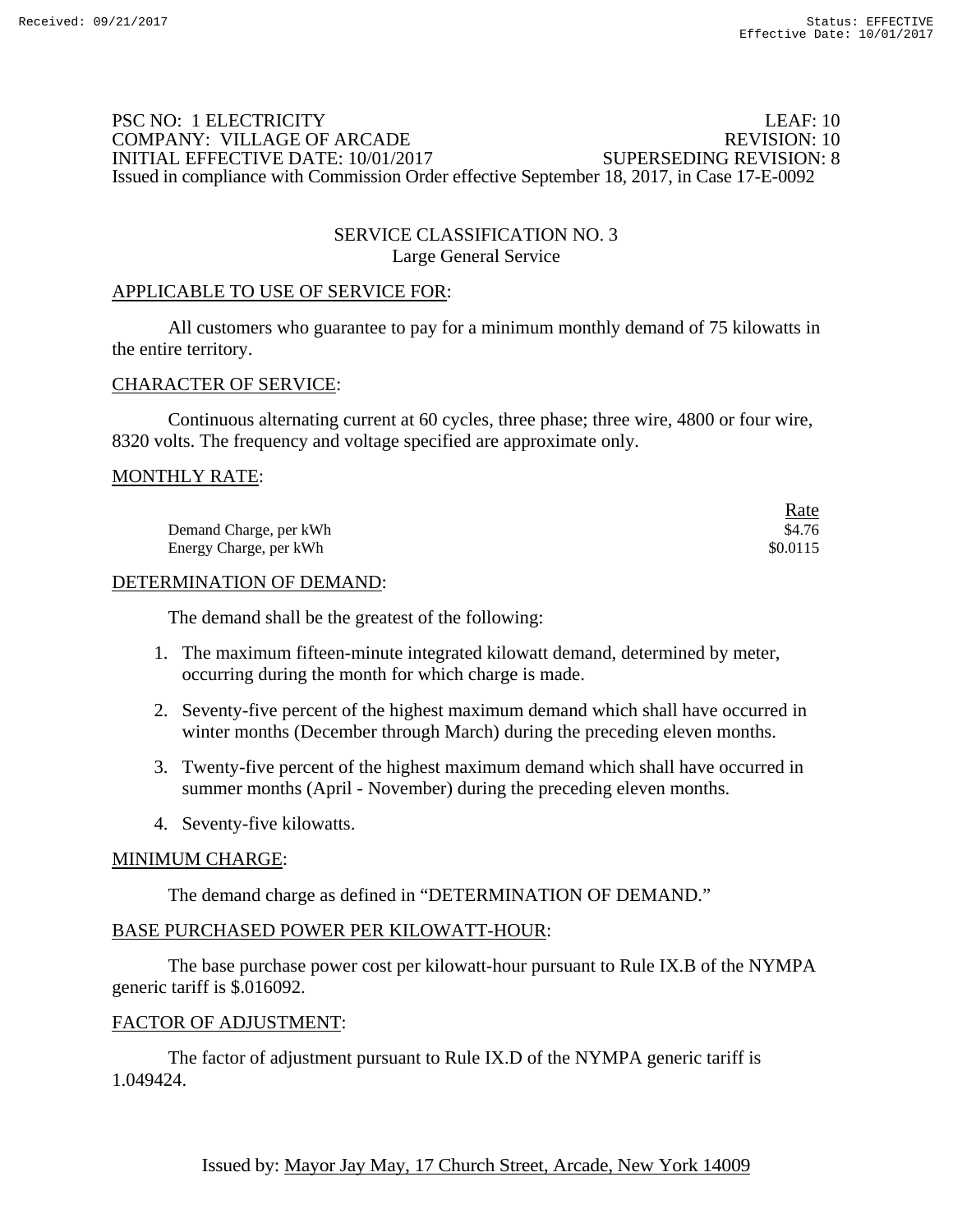### PSC NO: 1 ELECTRICITY LEAF: 11 COMPANY: VILLAGE OF ARCADE REVISION: 6 INITIAL EFFECTIVE DATE: 10/01/2017 SUPERSEDING REVISION: 3 Issued in compliance with Commission Order effective September 18, 2017, in Case 17-E-0092

## SERVICE CLASSIFICATION NO. 3 (CONT'D) Large General Service

# TERMS OF PAYMENT:

 All bills are due when rendered. Full payment must be received on or before the date shown on the bill to avoid a late payment charge of 1.5% as provided in Rule VIII of the NYMPA generic tariff.

## TERM:

 One year from commencement of service and thereafter until terminated by 30 days' notice by either party provided that a customer is not subject to certain provisions under Rule V of the NYMPA generic tariff.

#### SPECIAL PROVISIONS:

- A. Standby or breakdown service will be furnished under this classification to a customer part of all of whose source of energy, whether electrically or mechanically produced shall be introduced or permitted, directly or indirectly, in connection with the operation of customer's equipment. For such service the monthly demand shall be taken at not less than seventy-five percent of highest measured demand determined in any of the preceding 12 months.
- B. Customer, in taking three-phase electric energy, shall maintain as nearly as is reasonably possible, equal currents in each of the three-phase conductors at the point of taking. If at any time the current in any phase conductor shall exceed the average of the currents in all the three-phase conductors by more than five percent (5%), the amount to be paid by customer for the period within which the unbalance occurred may be increased by a percentage equal to that of the unbalance.

## PURCHASED POWER ADJUSTMENT: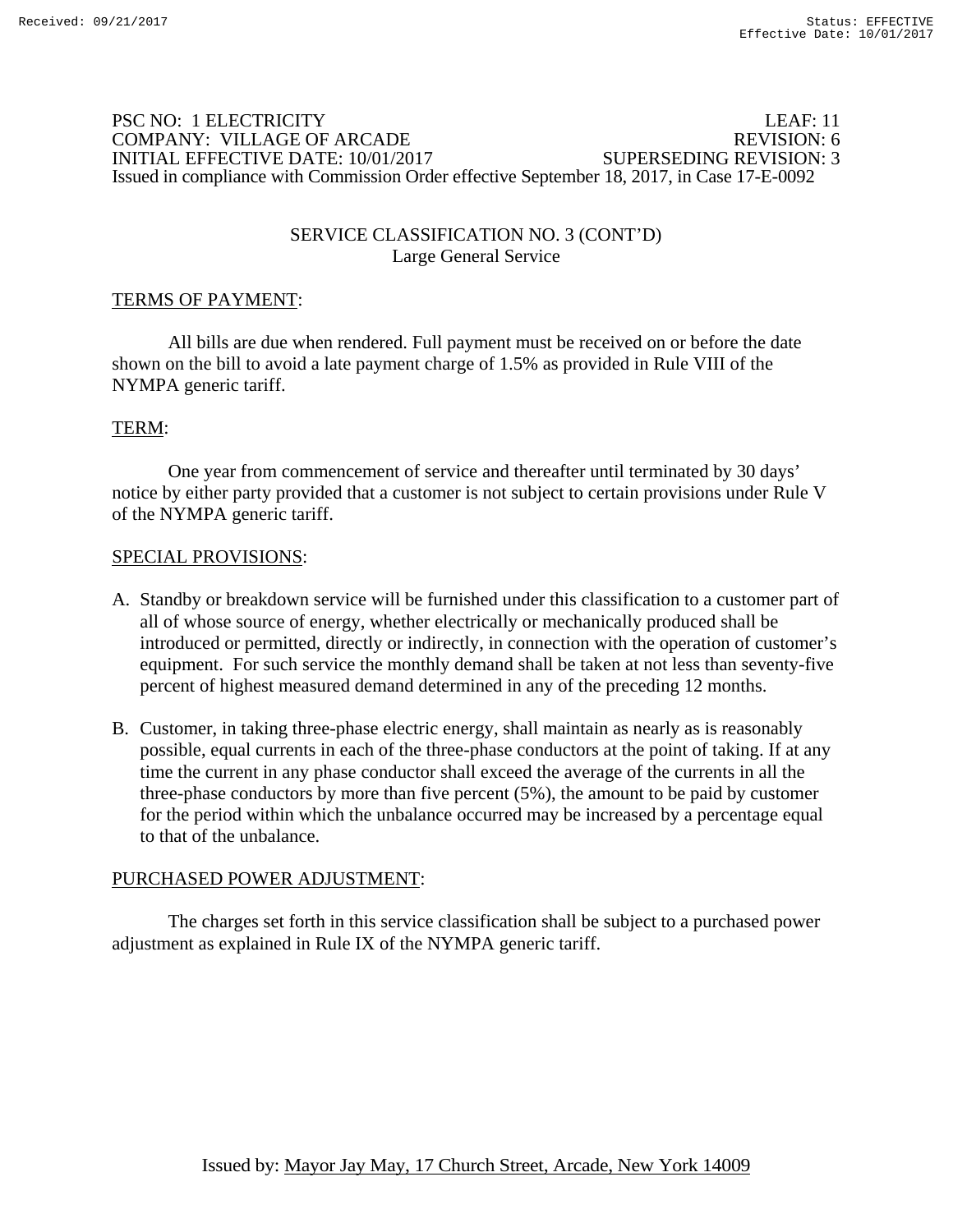## PSC NO: 1 ELECTRICITY LEAF: 12 COMPANY: VILLAGE OF ARCADE REVISION: 10<br>INITIAL EFFECTIVE DATE: 10/01/2017 SUPERSEDING REVISION: 8 INITIAL EFFECTIVE DATE: 10/01/2017 Issued in compliance with Commission Order effective September 18, 2017, in Case 17-E-0092

# SERVICE CLASSIFICATION NO. 4 Private Outdoor Lighting

## APPLICABLE TO USE OF SERVICE FOR:

Private street and area lighting.

#### CHARACTER OF SERVICE:

 Unmetered service. Limited period, approximately 4,000 hours per year, 60 cycle alternating current at approximately 115 volts.

#### MONTHLY RATE:

|                                                                                                                                                 | Rate (per kWh) |
|-------------------------------------------------------------------------------------------------------------------------------------------------|----------------|
| A. Post and lantern unit located on private property,<br>with 150 Watt Incandescent Lamp (50 kWh per<br>month).                                 | \$0.0532       |
| B. Four-six foot bracket mounted luminaire or open<br>reflector unit located on private property with                                           |                |
| 175 Watt Mercury Vapor Lamp (70 kWh per<br>month).                                                                                              | \$0.0448       |
| C. Six foot bracket mounted enclosed luminaire<br>located on private property, with 70 Watt High<br>Pressure Sodium Lamp (34 kWh per month). \$ | 0.0919         |
| D. Six foot bracket mounted enclosed luminaire<br>located on private property, with 400 Watt Mercury                                            |                |
| Vapor Lamp (152 kWh per month).<br>E. Six foot bracket mounted enclosed luminaire                                                               | \$0.0464       |
| located on private property, with 400 Watt High<br>Pressure Sodium Lamp (159 kWh per month).<br>F. Six foot bracket mounted enclosed luminaire  | \$0.0442       |
| located on private property, with 250 Watt High<br>Pressure Sodium Lamp (105 kWh per month).                                                    | \$0.0418       |

#### BASE PURCHASED POWER PER KILOWATT-HOUR:

 The base purchase power cost per kilowatt-hour pursuant to Rule IX.B of the NYMPA generic tariff is \$.016092.

#### FACTOR OF ADJUSTMENT: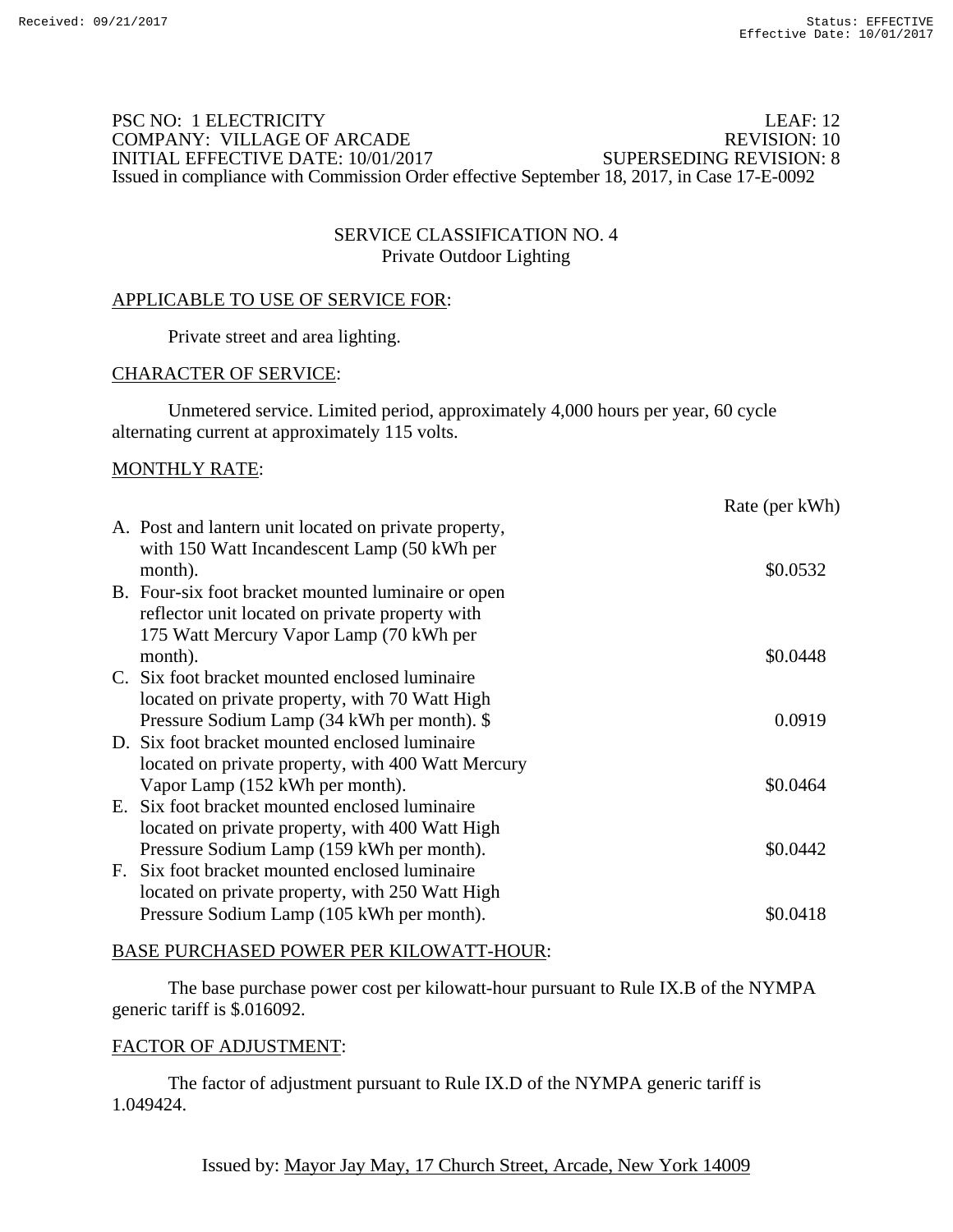### PSC NO: 1 ELECTRICITY LEAF: 13 COMPANY: VILLAGE OF ARCADE REVISION: 4 INITIAL EFFECTIVE DATE: 10/01/2017 SUPERSEDING REVISION: 1 Issued in compliance with Commission Order effective September 18, 2017, in Case 17-E-0092

## SERVICE CLASSIFICATION NO. 4 (CONT'D) Private Outdoor Lighting

# TERMS OF PAYMENT:

 All bills are due when rendered. Full payment must be received on or before the date shown on the bill to avoid a late payment charge of 1.5% as provided in Rule VIII of the NYMPA generic tariff.

## TERM:

- A. For installation on private property, one (1) year, commencing at the date of installation and thereafter from year to year until canceled upon 30 days' written or verbal notice.
- B. When service has been discontinued at the request of the customer, and the customer applies for reconnection of service within six  $(6)$  months, there shall be a reconnection charge of \$ 10.00 per luminaire. Reconnection shall be made only during regular working hours of the electric department, Monday through Friday.

### SPECIAL PROVISIONS:

A. Upon application, the Village will furnish, own, operate, and maintain lighting equipment as follows at the monthly rates shown herein. (Installation by or at the expense of the applicant.)

Post mounted, photo-electrically controlled, enclosed lantern with seven foot metal post, necessary internal wiring and 150 Watt Incandescent Lamp.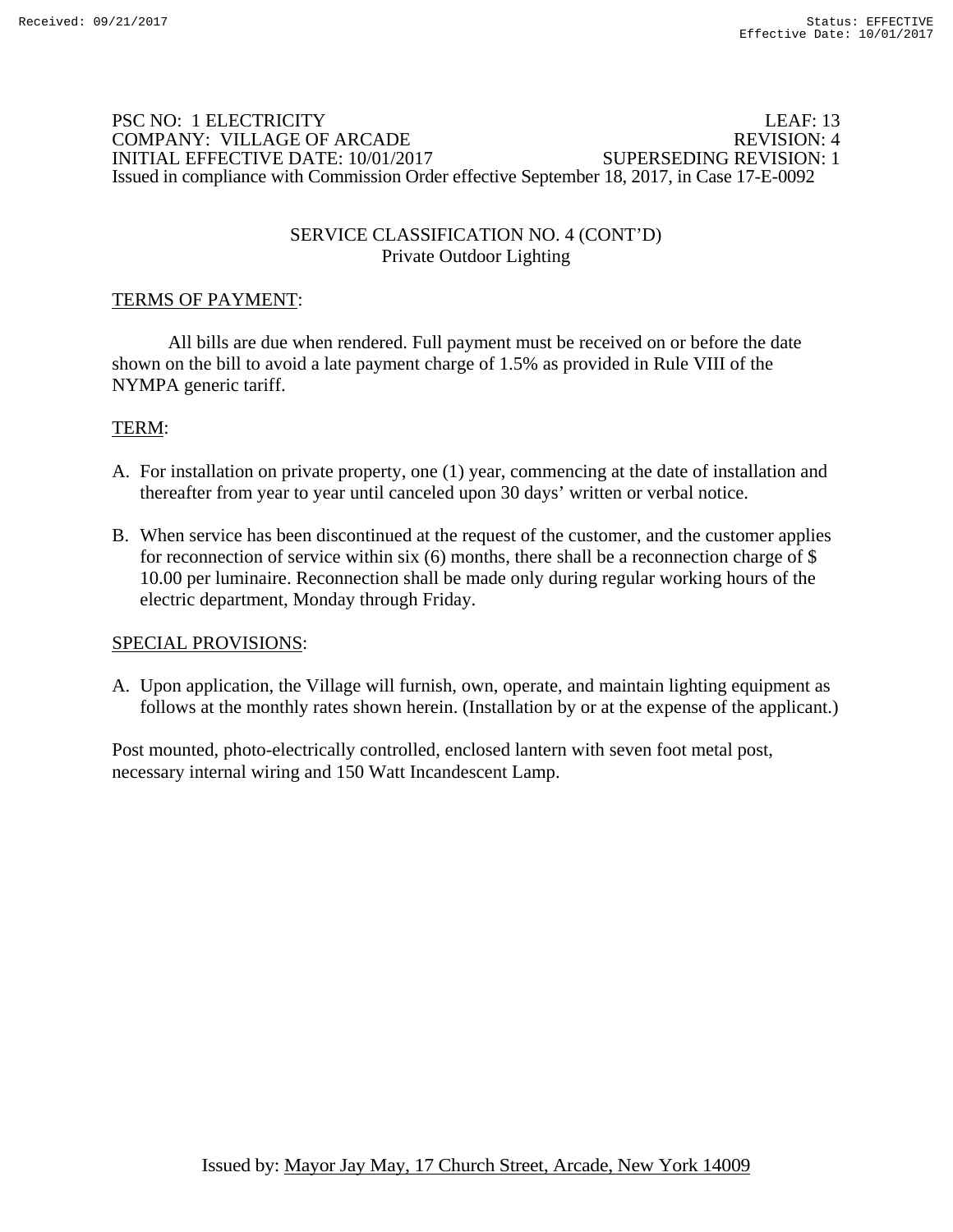### PSC NO: 1 ELECTRICITY LEAF: 14 COMPANY: VILLAGE OF ARCADE REVISION: 4 INITIAL EFFECTIVE DATE: 10/01/2017 SUPERSEDING REVISION: 1 Issued in compliance with Commission Order effective September 18, 2017, in Case 17-E-0092

### SERVICE CLASSIFICATION NO. 4 (CONT'D) Private Outdoor Lighting

- B. Upon application, the Village will furnish, install, own, operate and maintain lighting equipment as follows at the monthly rates shown herein:
	- 1. Four-six foot bracket mounted, photoelectrically controlled, enclosed luminaire or open reflector unit with necessary internal wiring and 175 Watt Mercury Vapor Lamp rated at approximately 8,000 lumens (initial).
	- 2. Six foot bracket mounted, photo-electrically controlled, enclosed luminaire with necessary internal wiring and 400 Watt Mercury Vapor Lamp rated at approximately 22,000 lumens (initial).
	- 3. Six foot bracket mounted, photo-electrically controlled, enclosed luminaire with necessary internal wiring and 70 Watt High Pressure Sodium Lamp rated at approximately 8,800 lumens (initial).
	- 4. Six foot bracket mounted, photo-electrically controlled, enclosed luminaire with necessary internal wiring and 400 Watt High Pressure Sodium Lamp rated at approximately 47,000 lumens (initial).
	- 5. Six foot bracket mounted, photo-electrically controlled, enclosed luminaire with necessary internal wiring, and 250 Watt High Pressure Sodium Lamp rated at approximately 26,000 lumens (initial).
- C. Lighting equipment installed on private property will be located only on land owned or leased by the applicant. The applicant will provide the pole or other support for equipment listed in SPECIAL PROVISIONS, paragraph (a) and, in all cases, the necessary wiring to connect the equipment to the line side of the applicants meter or nearest unmetered source. Where a Village owned pole is appropriately located on land owned or leased by the applicant, the Village may waive the requirement that the pole be provided by the applicant and install the equipment on the Village owned pole.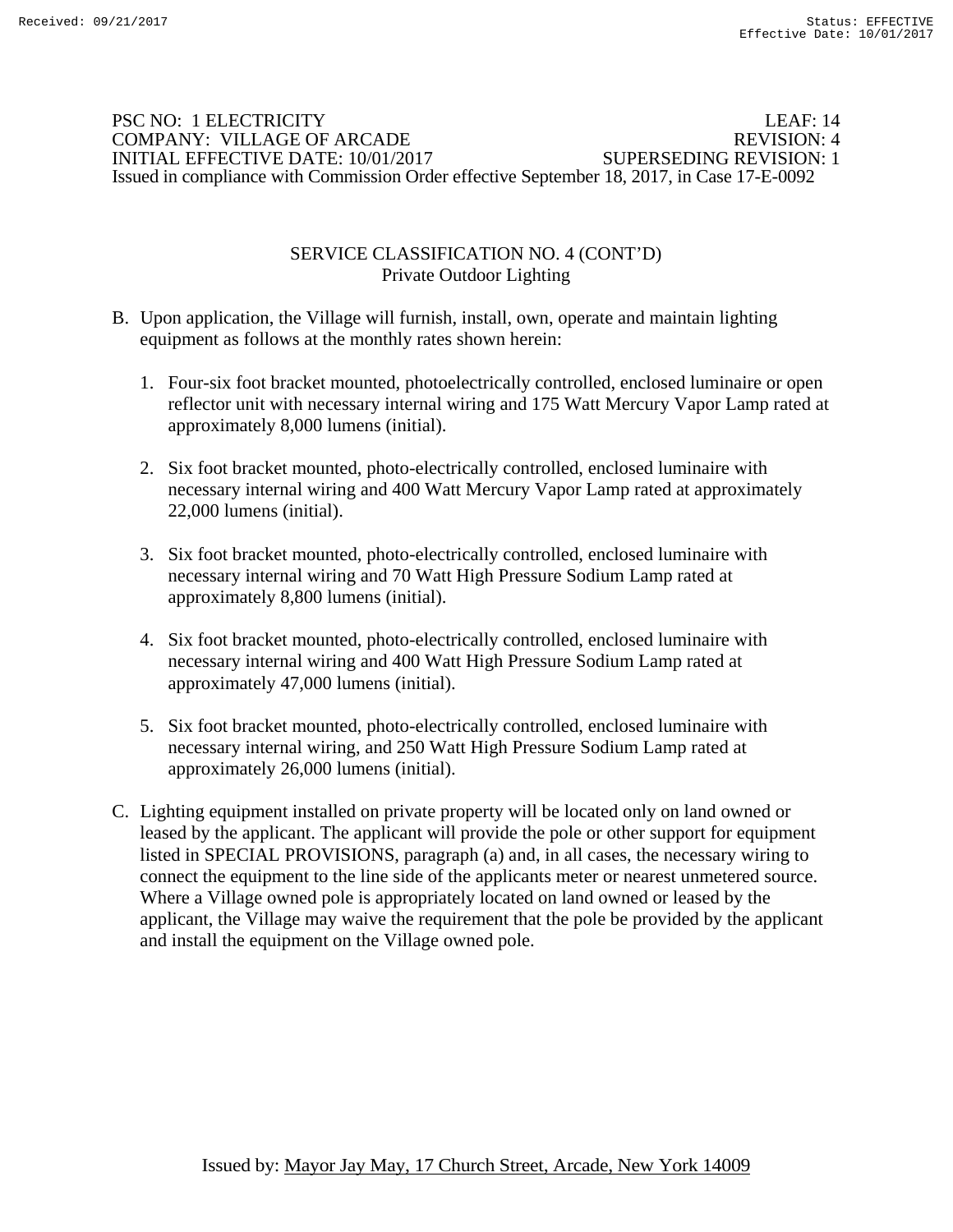### PSC NO: 1 ELECTRICITY LEAF: 15 COMPANY: VILLAGE OF ARCADE REVISION: 4 INITIAL EFFECTIVE DATE: 10/01/2017 SUPERSEDING REVISION: 1 Issued in compliance with Commission Order effective September 18, 2017, in Case 17-E-0092

## SERVICE CLASSIFICATION NO. 4 (CONT'D) Private Outdoor Lighting

## SPECIAL PROVISIONS (CONT'D):

- D. When requested by the customer, the Village will change the location of any lighting unit providing a proper support is provided and the customer agrees to pay the Village for the cost incurred in making such change.
- E. Lighting service will be provided every night and all night during hours between 30 minutes after sunset and 30 minutes before sunrise aggregating about 4,000 hours per year unless prevented by an accident or other causes beyond the control of the Village.
- F. The customer shall notify the Village whenever the lamp shall become extinguished or out of service for any reason and the Village will replace the lamp and/or make necessary repairs with reasonable promptness.

## PURCHASED POWER ADJUSTMENT: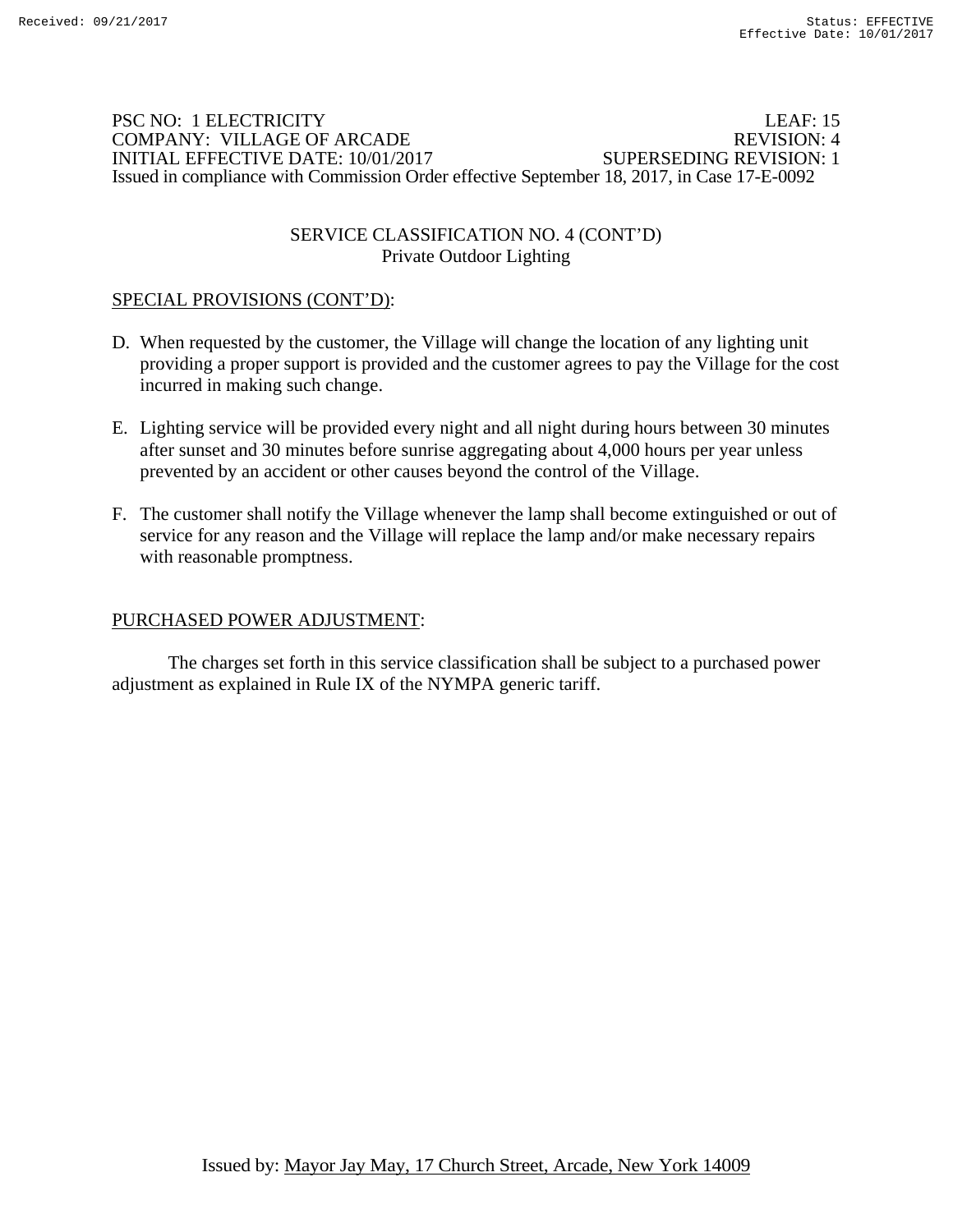## PSC NO: 1 ELECTRICITY LEAF: 16 COMPANY: VILLAGE OF ARCADE REVISION: 10 INITIAL EFFECTIVE DATE: 10/01/2017 SUPERSEDING REVISION: 8 Issued in compliance with Commission Order effective September 18, 2017, in Case 17-E-0092

## SERVICE CLASSIFICATION NO. 5 Street Lighting

#### APPLICABLE TO USE OF SERVICE FOR: Public street and area lighting.

#### CHARACTER OF SERVICE:

 Limited period, approximately 4,000 hours per year, 60 cycles alternating current at approximately 115 volts.

| MONTHLY RATE: \$2.79 per face per month plus energy. |                       |
|------------------------------------------------------|-----------------------|
|                                                      | <u>Rate (per kWh)</u> |
| A. Post and lantern unit located in public street    |                       |
| or highway, with 150 Watt Incandescent Lamp          |                       |
| $(50 \text{ kWh})$ per month).                       | \$0.0188              |
| B. Four-six foot bracket mounted luminaire or open   |                       |
| reflector unit located in public street or highway,  |                       |
| with 175 Watt Mercury Vapor Lamp (70 kWh per         |                       |
| month).                                              | \$0.0172              |
| C. Four-six foot bracket mounted luminaire or open   |                       |
| reflector unit located in public street or highway,  |                       |
| with 70 Watt High Pressure Sodium Lamp (34 kWh)      |                       |
| per month).                                          | \$0.0215              |
| D. Six foot bracket mounted enclosed luminaire       |                       |
|                                                      |                       |
| located in public street or highway, with 400 Watt   |                       |
| Mercury Vapor Lamp (152 kWh per month).              | \$0.0151              |
| E. Six foot bracket mounted enclosed luminaire       |                       |
| located in public street or highway, with 250 Watt   |                       |
| High Pressure Sodium Lamp (105 kWh)                  |                       |
| per month).                                          | \$0.0161              |

F. Six foot bracket mounted enclosed luminaire located in public street or highway, with 400 Watt High Pressure Sodium Lamp (159 kWh per month).  $$0.0151$ G. Traffic Signals (11 kWh per month).  $$0.0388$ 

#### BASE PURCHASED POWER PER KILOWATT-HOUR:

 The base purchase power cost per kilowatt-hour pursuant to Rule IX.B of the NYMPA generic tariff is \$.016092.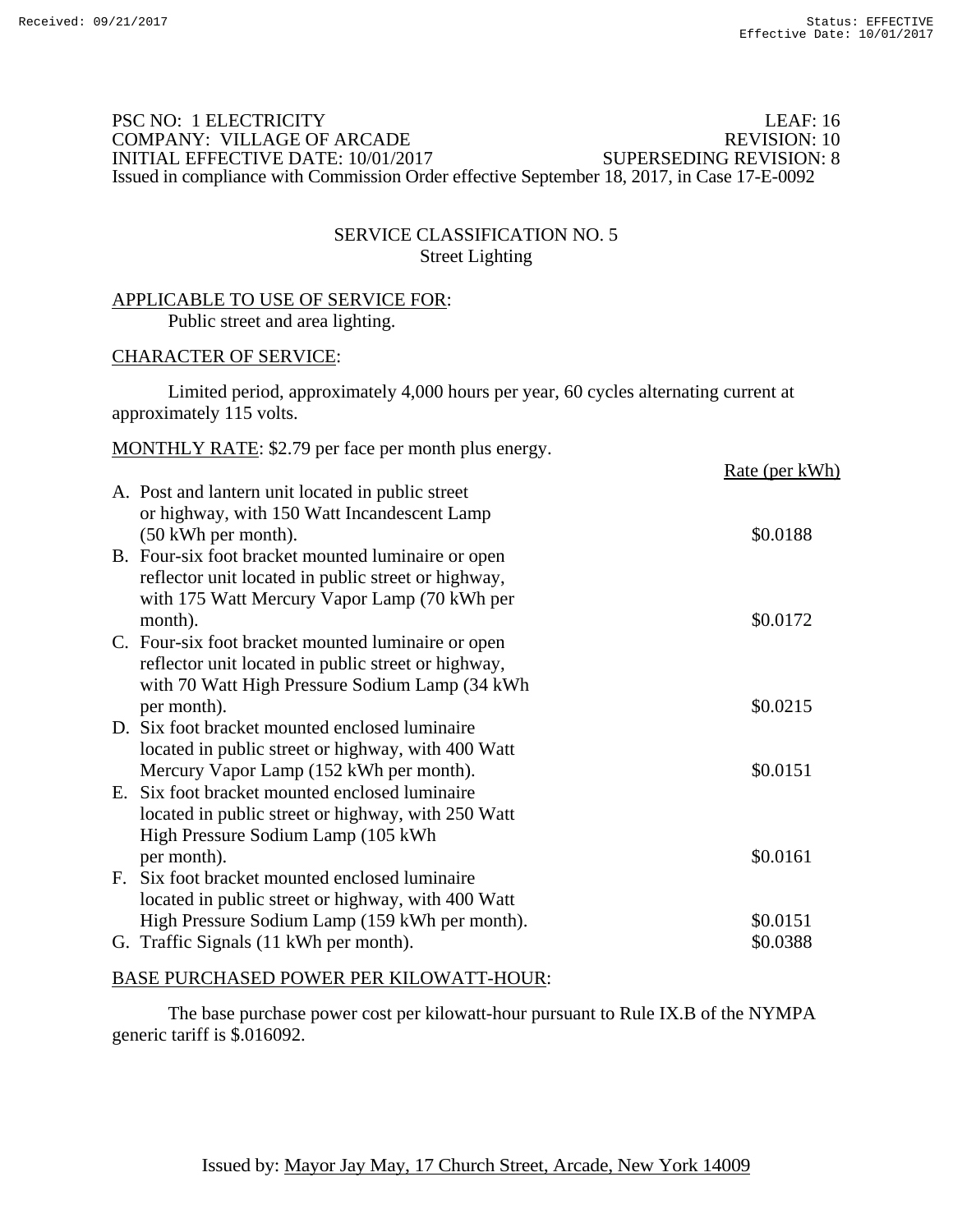## PSC NO: 1 ELECTRICITY LEAF: 17 COMPANY: VILLAGE OF ARCADE REVISION: 4 INITIAL EFFECTIVE DATE: 10/01/2017 SUPERSEDING REVISION: 1 Issued in compliance with Commission Order effective September 18, 2017, in Case 17-E-0092

# SERVICE CLASSIFICATION NO. 5 (CONT'D) Street Lighting

# FACTOR OF ADJUSTMENT:

 The factor of adjustment pursuant to Rule IX.D of the NYMPA generic tariff is 1.049424.

## MINIMUM CHARGE:

No minimum monthly charge.

### TERMS OF PAYMENT:

 All bills are due when rendered. Full payment must be received on or before the date shown on the bill to avoid a late payment charge of 1.5% as provided in Rule VIII of the NYMPA generic tariff.

## TERM:

- A. For installation in public street or highway, five (5) years commencing at the date of installation and thereafter from year to year until canceled upon 30 days written or verbal notice.
- B. When service has been discontinued at the request of the customer, and the customer applies for reconnection of service within six (6) months, there shall be a reconnection charge of \$10.00 per luminaire. Reconnection shall be made only during regular working hours of the electric department, Monday through Friday.

#### SPECIAL PROVISIONS:

A. Upon application, the Village will furnish, own, operate, and maintain lighting equipment as follows at the monthly rates shown herein. (Installation by or at the expense of the applicant.)

Post mounted, photo-electrically controlled, enclosed lantern with seven foot metal post, necessary internal wiring and 150 Watt Incandescent Lamp.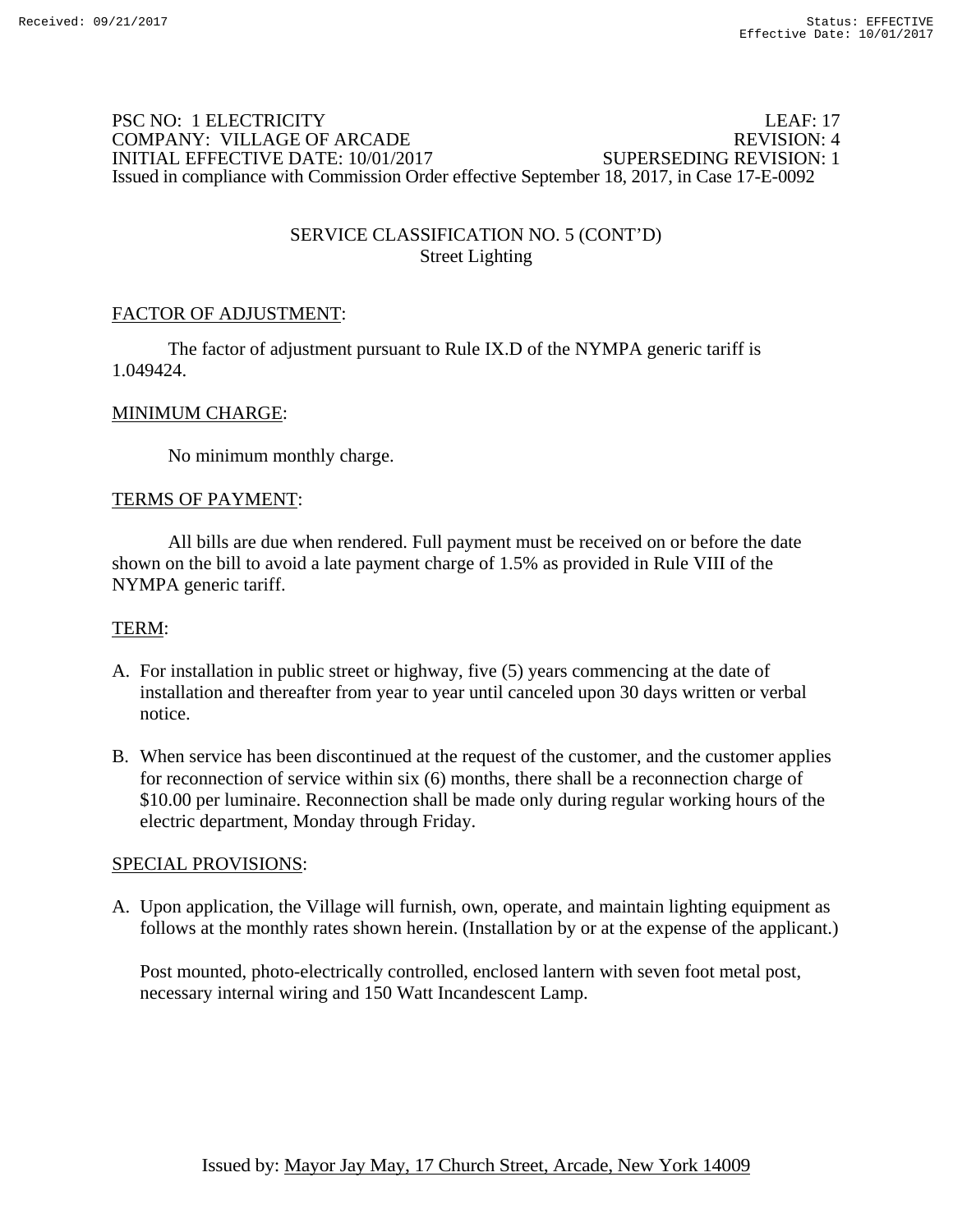### PSC NO: 1 ELECTRICITY LEAF: 18 COMPANY: VILLAGE OF ARCADE REVISION: 4 INITIAL EFFECTIVE DATE: 10/01/2017 SUPERSEDING REVISION: 1 Issued in compliance with Commission Order effective September 18, 2017, in Case 17-E-0092

## SERVICE CLASSIFICATION NO. 5 (CONT'D) Street Lighting

# SPECIAL PROVISIONS (CONT'D):

- B. Upon application, the Village will furnish, install, own, operate and maintain lighting equipment as follows at the monthly rates shown herein:
	- 1. Four-six foot bracket mounted, photo-electrically controlled, enclosed luminaire or reflector unit with necessary internal wiring and 150 Watt Incandescent Lamp rated at approximately 4,700 lumens (initial).
	- 2. Four-six foot bracket mounted, photo-electrically controlled, enclosed luminaire or open reflector unit with necessary internal wiring and 175 Watt Mercury Vapor Lamp rated at approximately 8,000 lumens (initial).
	- 3. Six foot bracket mounted, photo-electrically controlled, enclosed luminaire with necessary internal wiring and 400 Watt Mercury Vapor Lamp rated at approximately 22,000 lumens (initial).
	- 4. Six foot bracket mounted, photo-electrically controlled, enclosed luminaire with necessary internal wiring and 250 Watt High Pressure Sodium Lamp rated at approximately 26,000 lumens.
	- 5. Six foot bracket mounted, photo-electrically controlled, enclosed luminaire with necessary internal wiring and 400 Watt High Pressure Sodium Lamp rated at approximately 26,000 lumens (initial).
	- 6. Six foot bracket mounted, photo-electrically controlled, enclosed luminaire with necessary internal wiring and 70 Watt High Pressure Sodium Lamp rated at approximately 8,800 lumens (initial).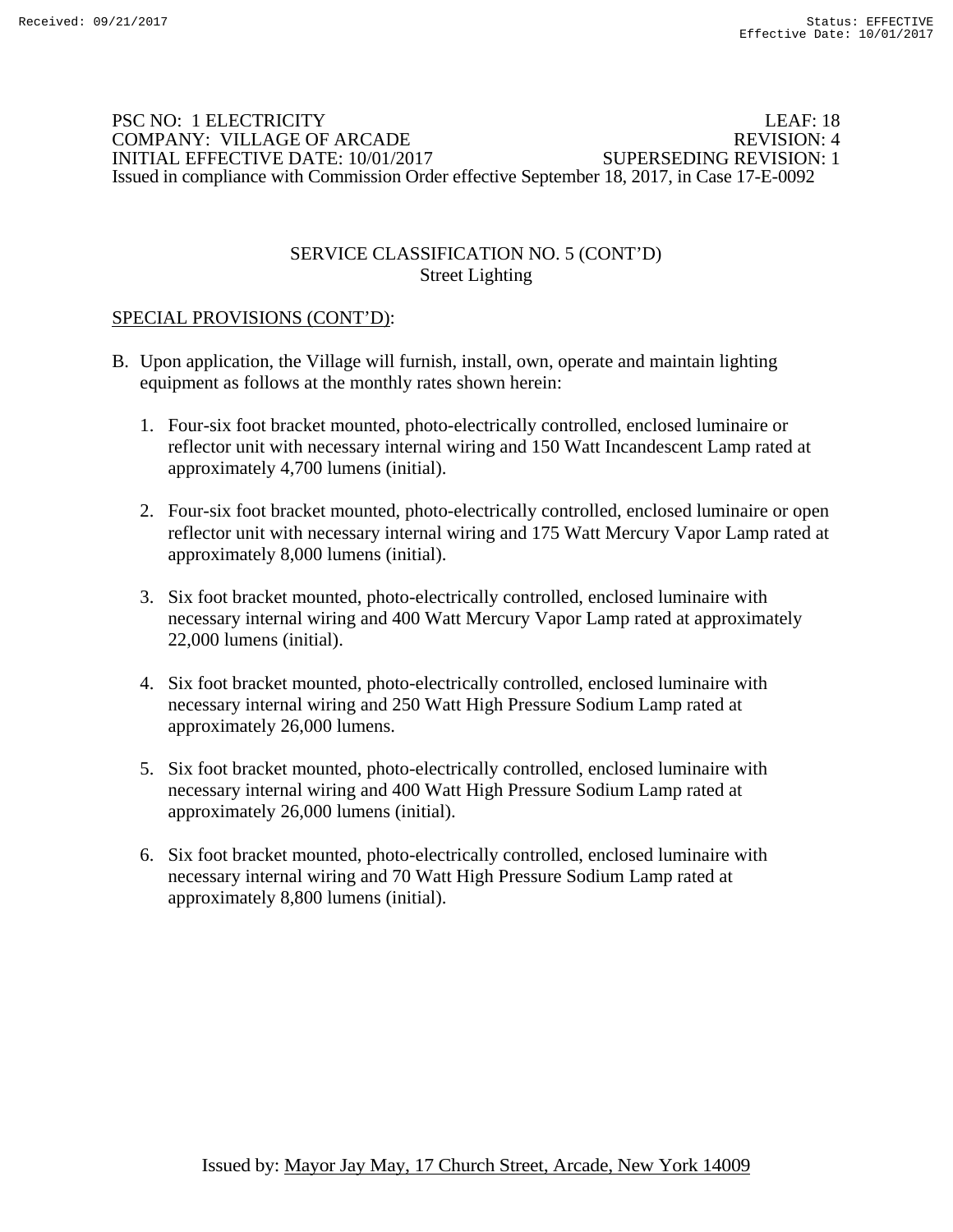### PSC NO: 1 ELECTRICITY LEAF: 19 COMPANY: VILLAGE OF ARCADE REVISION: 4 INITIAL EFFECTIVE DATE: 10/01/2017 SUPERSEDING REVISION: 1 Issued in compliance with Commission Order effective September 18, 2017, in Case 17-E-0092

### SERVICE CLASSIFICATION NO. 5 (CONT'D) Street Lighting

# SPECIAL PROVISIONS (CONT'D):

- C. Lighting equipment installed in public street or highway will be installed only on existing, appropriately located Village owned poles of sufficient height. Where ever existing Village owned poles are not adequately or appropriately located, the applicant will bear the cost of furnishing and installing the necessary poles and wiring and/or the additional cost of special brackets or arms.
- D. When requested by the customer, the Village will change the location of any lighting unit providing a proper support is provided and the customer agrees to pay the Village for the cost incurred in making such change.
- E. Lighting service will be provided every night and all night during hours between 30 minutes after sunset and 30 minutes before sunrise aggregating about 4,000 hours per year unless prevented by an accident or other causes beyond the control of the Village.
- F. The customer shall notify the Village whenever the lamp shall become extinguished or out of service for any reason and the Village will replace the lamp and/or make the necessary repairs with reasonable promptness.

## PURCHASED POWER ADJUSTMENT: